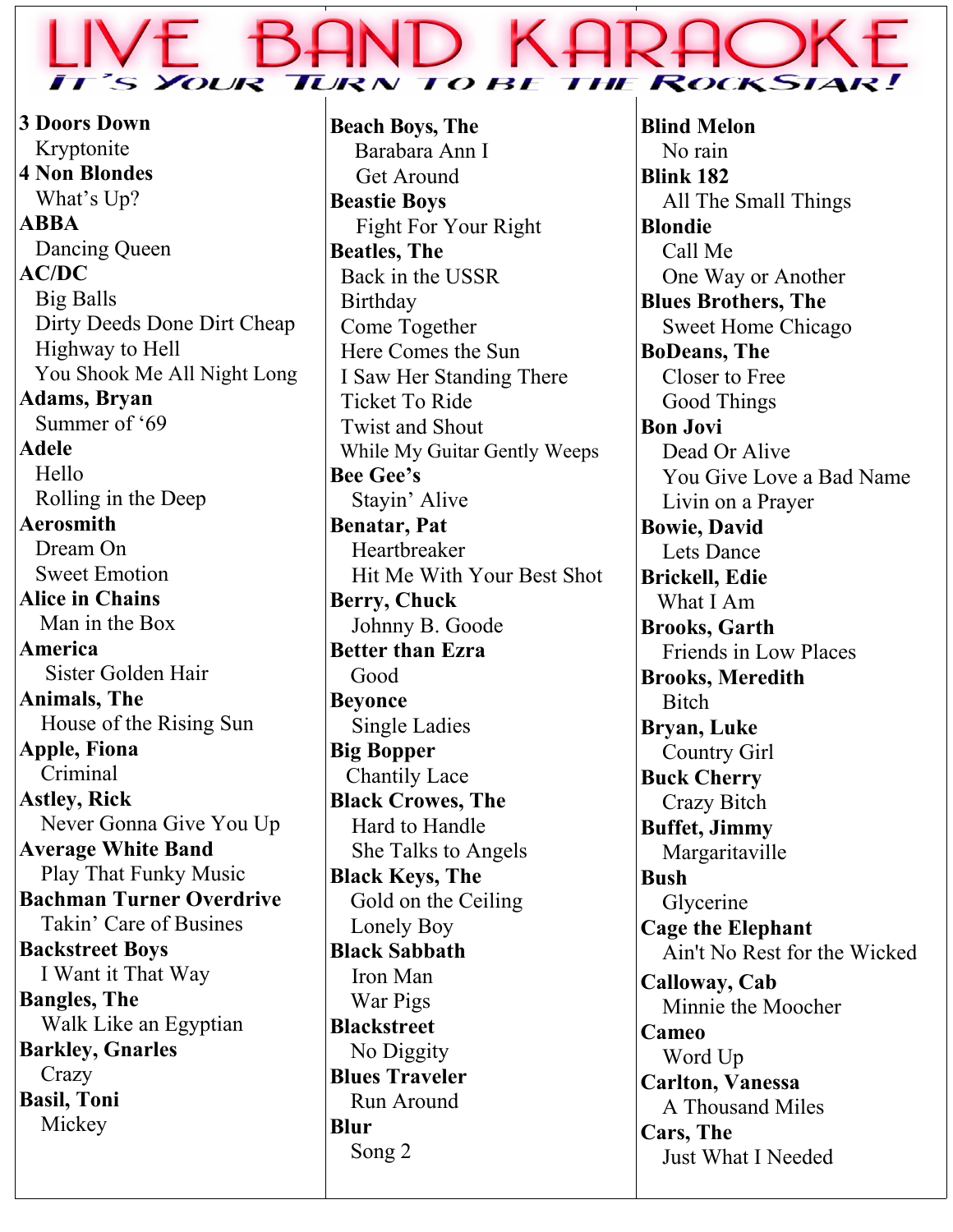**Cash, Johnny** Boy Named Sue Folsom Prison Blue Ring of Fire **Chapman, Tracy** Fast Car Gimme One Reason **Cheap Trick** I Want You To Want Me Surrender **Cher** Believe **Chumbawumba** Tubthumping **Church, Eric** Drink in My Hand Springsteen **Clapton, Eric** Cocaine Wonderful tonight **Clarkson, Kelly** Since You've Been Gone **Clash, The** Should I Stay or Should I Go? **Cline, Patsy Crazy**  Walking After Midnight **Cochrane, Tom** Life is a Highway **Cocker, Joe** Help From My Friends **Cohen, Lenard** Hallelujah **Cohn, Marc** Walking in Memhis **Coldplay** Viva La Vida Yellow **Cole, David Allen** You Never Call Me By My Name **Cole, Paula** Where Have All the Cowboys Gone? **Collective Soul** Gel Shine **Collins, Edwyn** Never Met a Girl Like You Before

**Collins, Phil** In the Air Tonight **Commodore's** Easy (Like Sunday Morning) **Cooper, Alyce** 18 Schools Out **Counting Crows** Mr. Jones **Cracker** Low **Cranberries, The** Zombie **Cream** Sunshine of Your Love **Creed** My Own Prison **Creedence Clearwater Revival** Bad Moon Rising Fortunate Son Have You Ever Seen the Rain Proud Mary **Croce, Jim** Bad, Bad Leroy Brown **Crow, Sheryl** If It Makes You Happy **Cyrus, Billy Ray** Achy Breaky Heart **Cyrus, Miley** Party in the U.S.A. Wrecking Ball **Danzig** Mother **Darkness, The** I Believe in a Thing Called Love **Deep Blue Something** Breakfast at Tiffany's **Deep Purple** Smoke on the Water **Def Leppard** Pour Some Sugar on Me **Denver, John** Country Roads **Devo** Whip It **Dexy's Midnight Runners** Come on Eileen

**Diamond, Neil** Cracklin' Rosie Forever in Bluejeans Sweet Caroline **Dion & the Belmonts** Runaround Sue Wanderer **Dire Straits** Sultans Of Swing **Divinyl's, The** I Touch Myself **Dixie Chicks, The** Goodbye Earl **DNCE** Cake by the Ocean **Doobie Brothers, The** Long Train Running **Doors, The** Break on Through Light My Fire Roadhouse Blues **Dropkick Murphys** Kiss Me I'm Shitfaced **Drifters, The** Save the Last Dance For Me **Eagle-Eye Cherry** Save Tonight **Eagles, The** Desparado Hotel California Take it Easy **Earle, Steve** Copperhead Road **Eurythmics** Sweet Dreams **Eve 6** Inside Out **Everclear** Santa Monica **Extreme** More Than Words **Fleetwood Mac** Dreams Landslide **Flock of Seaguls** I Ran **Florence and the Machine** Dog Days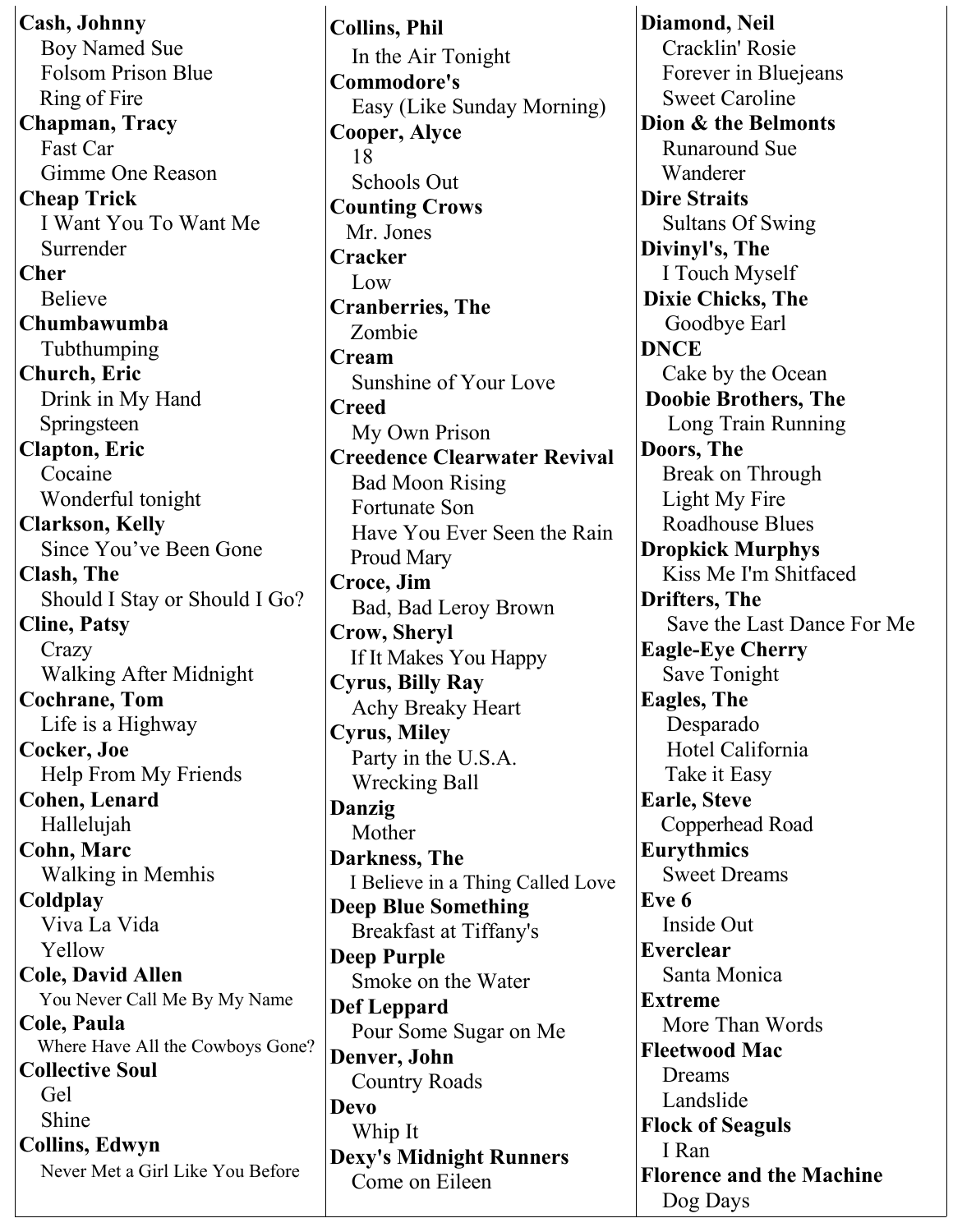| <b>Florida Georgia Line</b>    | <b>Haley</b> , Bill                       | <b>Jackson</b> , Michael             |
|--------------------------------|-------------------------------------------|--------------------------------------|
| Cruise                         | Rock Around the Clock                     | Beat It                              |
| Fly's, The                     | <b>Hall &amp; Oates</b>                   | Billie Jean                          |
| Got You Where I Want You       | You Make My Dreams Come True <b>James</b> |                                      |
| <b>Foo Fighters</b>            | <b>Hansen</b>                             | Laid                                 |
| Big Me                         | <b>MMMMBop</b>                            | <b>James, Rick</b>                   |
| Everlong                       | <b>Harvey Danger</b>                      | Superfreak                           |
| Learn to Fly                   | Flagpole Sitta                            | <b>Jefferson Aeroplane</b>           |
| Monkey Wrench                  | <b>Heart</b>                              | Somebody to Love                     |
| Times Like These               | Alone                                     | White Rabbit                         |
| <b>Foundations, The</b>        | Barracuda                                 | <b>Jepsen, Carly Rae</b>             |
| Build Me Up Buttercup          | Crazy on You                              | Call Me Maybe                        |
| <b>Four Seasons, The</b>       | Magic Man                                 | Jessie J.                            |
| Oh, What a Night               | Hendrix, Jimi                             | <b>Bang Bang</b>                     |
| Sherry                         | Foxy Lady                                 | <b>Jet</b>                           |
| Franklin, Aretha               | Hey Joe                                   | Are You Gonna Be My Girl?            |
| Respect                        | Purple Haze                               | <b>Jethro Tull</b>                   |
| <b>Fuel</b>                    | <b>Red House</b>                          | <b>Locomotive Breath</b>             |
| Hemorrhage                     | <b>Hollies</b> , The                      | Jett, Joan                           |
| Shimmer                        | Long Cool Woman                           | <b>Bad Reputation</b>                |
| <b>Frozen Soundtrack</b>       | <b>Holmes, Rupert</b>                     | I Hate Myself For Lovin' You         |
| Let It Go                      | Escape (Pina Colada Song)                 | I Love Rock & Roll                   |
| Fugee's, The                   | <b>Hootie and the Blowfish</b>            | <b>Jewel</b>                         |
| Killing Me Softly              | Only Wanna Be with You                    | You Were Meant for Me                |
| Gaye, Marvin                   | <b>House of Pain</b>                      | <b>Jimmy Eat World</b>               |
| Let's Get It On                | Jump Around                               | The Middle                           |
| Gaynor, Gloria                 | Houston, Whitney                          | <b>Joel, Billy</b>                   |
| I Will Survive                 | I Wanna Dance with Somebody               | Piano Man                            |
| <b>Georgia Satellites</b>      | I Will Always Love You                    | You May be Right                     |
| Keep Your Hands to Yourself    | <b>Idol</b> , Billy                       | John, Elton                          |
| <b>Gin Blossoms, The</b>       | Dancing With Myself                       | Benny and the Jets                   |
| Hey Jealousy                   | Rebel Yell                                | Rocket Man                           |
| Go Go's, The                   | White Wedding                             | Saturday Nights Alright for Fighting |
| We Got the Beat                | <b>Imagine Dragons</b>                    | Tiny Dancer                          |
| <b>Golden Girls Theme Song</b> | Radioactive                               | Joplin, Janis                        |
| <b>Gray, Dobie</b>             | Imbruglia, Natalie                        | Me & Bobby McGee                     |
| Drift Away                     | Torn                                      | Mercedes Benz                        |
| Green, Cee-Lo                  | <b>Iron Maiden</b>                        | Piece of My Heart                    |
| Forget You                     | Run to the Hills                          | <b>Journey</b>                       |
| <b>Green Day</b>               | Isaak, Chris                              | Any Way You Want It                  |
| <b>Basket Case</b>             | <b>Wicked Games</b>                       | Don't Stop Believin'                 |
| <b>Brain Stew</b>              | <b>J. Geils Band</b>                      | Lovin', Touchin', Squeezin'          |
| Good Riddance                  | Centerfold                                | Separate Ways                        |
| Holiday                        | <b>Jackson 5</b>                          | <b>Judas Priest</b>                  |
| When I Come Around             | I Want You Back                           | Livin' After Midnight                |
| <b>Guns 'N Roses</b>           |                                           | <b>Kansas</b>                        |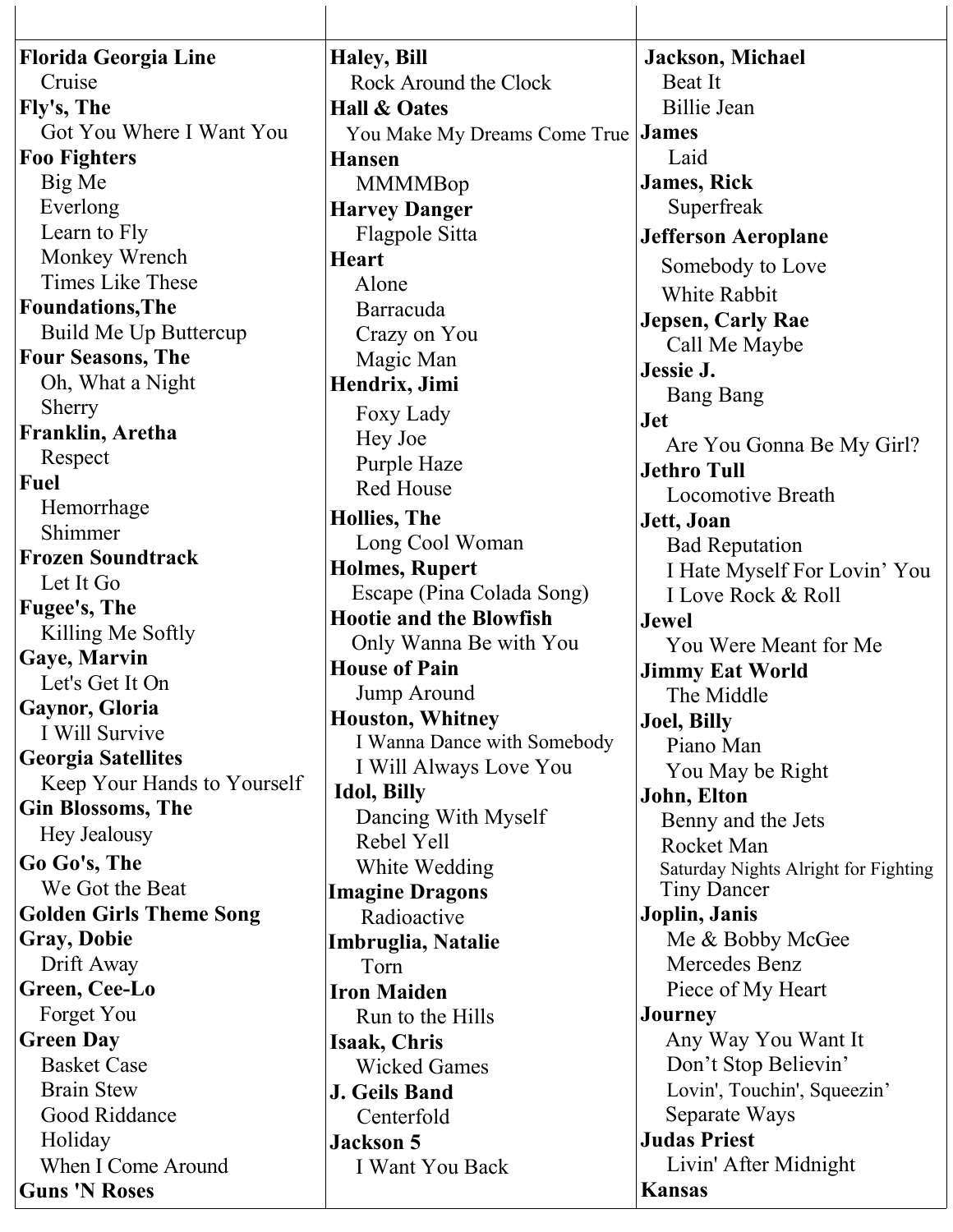Knockin' On Heaven's Door Sweet Child of Mine **Katrina & the Waves** Walking on Sunshine **Kesha** Tik Tok **Keys, Alicia** Girl on Fire **Kid Rock** All Summer Long **Killers, The** Mr. Brightside Somebody Told Me **King, B.B.** Thrill is Gone **King, Ben E.** Stand By Me **King, Elle** Drunk(I don't want to go home) Exs and Ohs **Kingsmen, the** Louie, Louie **Kings of Leon** Sex on Fire Use Somebody **Kinks, The** Lola You Really Got Me **Kiss** Rock N' Roll All Night **Knack, The** My Sharona **Kool & the Gang** Celebration **Kravitz, Lenny** Are You Gonna Go My Way? **KT Tunstall** Black Horse & a Cherry Tree **Lady Antebellum** Hey Bartender **Lady Gaga** Bad Romance Million Reasons Poker Face You and I **Lambert, Miranda**  Gunpowder and Lead Kerosene

**Lauper, Cindy** Girls Just Wanna Have Fun Time After Time **Lee, Peggy** Fever **Led Zeppelin** Communication Breakdown Good TImes, Bad Times Immigrant Song Rock & Roll Whole Lotta Love **Lewis, Jerry Lee** Great Balls of Fire **Lightfoot, Gordon** Sundown **Lit** My Own Worst Enemy **Little Big Town** Little White Church Pontoon **Loc, Tone** Funky Cold Medina Wild Thing **Lorde** Royals **Looking Glass** Brandi **Lynyrd Skynyrd** Call Me the Breeze Freebird Gimme 3 Steps Simple Man Sweet Home Alabama **Madonna** Like a Prayer Like a Virgin Material Girl **Maroon 5** Moves Like Jagger **Mars, Bruno** Uptown Funk **Marshall Tucker Band** Can't You See **Matchbox 20** 3am **Matthews, Dave**

 Dust in the Wind **McBride, Martina** Broken Wing **McCain, Edwin** I'll Be **Keith, Toby** I Love This Bar **McLean, Don** American Pie **Mellencamp, John** Hurt So Good Jack and Diane Small Town **Merton, Alice** No Roots **Metallica** Enter Sandman Seek and Destroy **Michael, George** Faith **Miller, Steve** Take the Money and Run The Joker **Modern English** Melt With You **Monkees, The** I'm a Believer Stepping Stone **Morissette, Alanis** Hand in My Pocket Ironic You Oughta Know **Morrison, Van** Brown Eyed Girl Wild Nights **Motley Crue** Girls, Girls, Girls **Mr. Big** Be With You **Mraz, Jason** I'm Yours **Myles, Alannah** Black Velvet **Nena** 99 Red Balloons **Nickelback** Rockstar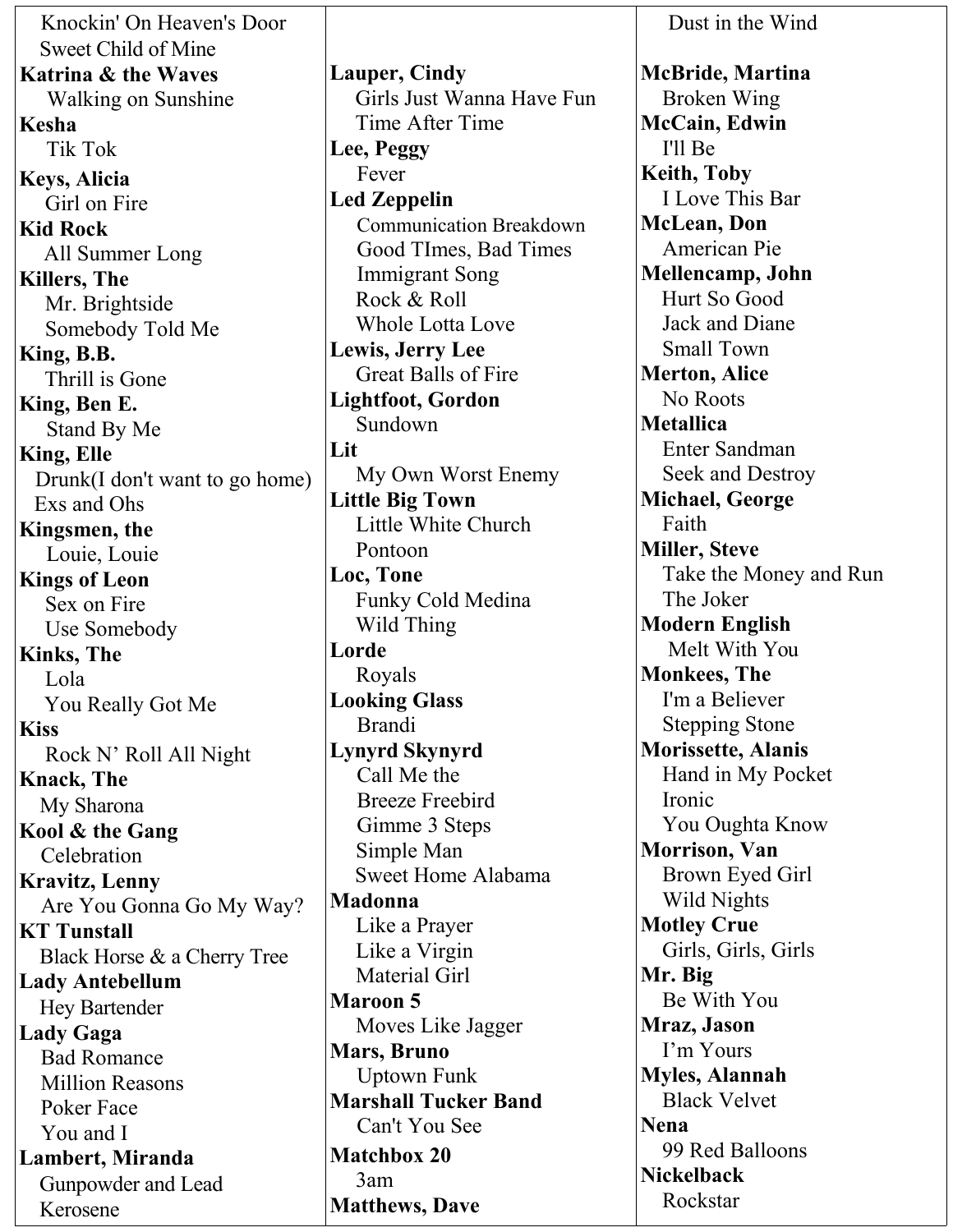**Nirvana** Come as You Are Smells Like Teen Spirit **Nitty Gritty Dirt Band** Fishin' in the Dark **No Doubt** Don't Speak Just A Girl **Nsync** Bye Bye Bye **Nugent, Ted** Cat Scratch Fever **Oasis** Wonderwall **Orbison, Roy** Pretty Woman **Osbourne, Ozzy** Crazy Train **Outfield, The** Your Love **Outkas**t Hey Ya **Paisley, Brad** Alcohol **Palmer, Robert** Bad Case of Lovin' You **Parton, Dolly** 9 to 5 Jolene **Pearl Jam** Alive Elderly Woman... Last Kiss **Perry, Katy** Hot & Cold I Kissed a Girl Roar **Petty, Tom**  American Girl Free Fallin' I Won't Back Down Mary Jane's Last Dance Running Down a Dream **Pickett, Wilson** Mustang Sally

 Ants Marching **Pink** Raise Your Glass So What Who Knew **Pink Floyd** Comfortably Numb Wish You Were Here **Police, The** Every Breath You Take Message in a Bottle **Poison** Every Rose Nothing but a Good Time Talk Dirty to Me **Presley, Elvis** All Shook Up Blue Suede Shoes Burning Love Little Sister Suspicious Minds **Prima, Louis** Jump, Jive & Wail **Prince** 1999 Kiss Let's Go Crazy Purple Rain **Proclaimers, The** 500 Miles **Queen** Another One Bites the Dust Crazy Little Thing Called Love Fat Bottom Girls Somebody to Love **R. Kelly** Ignition (Remix) I Believe I Can Fly **Radiohead** Creep **Rage Against the Machine** Killing in the Name Of **Raitt, Bonnie** Love Me Like Man Something to Talk About **Ramones, The** Blitzkrieg Bop

**Night Ranger** Sister Christian **Rascal Flatts** Life is a Highway **R.E.M.** It's the End of the World **Red Hot Chili Peppers** Dani California **Higher Ground** Love Roller Coaster Under the Bridge **Redbone** Come and Get Your Love **Redding, Otis** Dock of the Bay **Rolling Stones, the** Brown Sugar Honkey Tonk Woman Jumping Jack Flash Painted Black **Satisfaction** Start Me Up **Romantics, The** What I Like About You **Rucker, Darius** Wagon Wheel **Rush** Tom Sawyer **Salt N' Peppa** Shoop **Sam the Sham** Wooly Bully **Santana & Rob Thomas** Smooth **Scissor Sisters** Take Your Mama Out **Seger, Bob** Night Moves Old Time Rock n' Roll Turn the Page **Seven Mary Three** Cumbersome **Shepherd, Kenny Wayne** Blue on Black **Shinedown** Simple Man **Shocking Blue** Venus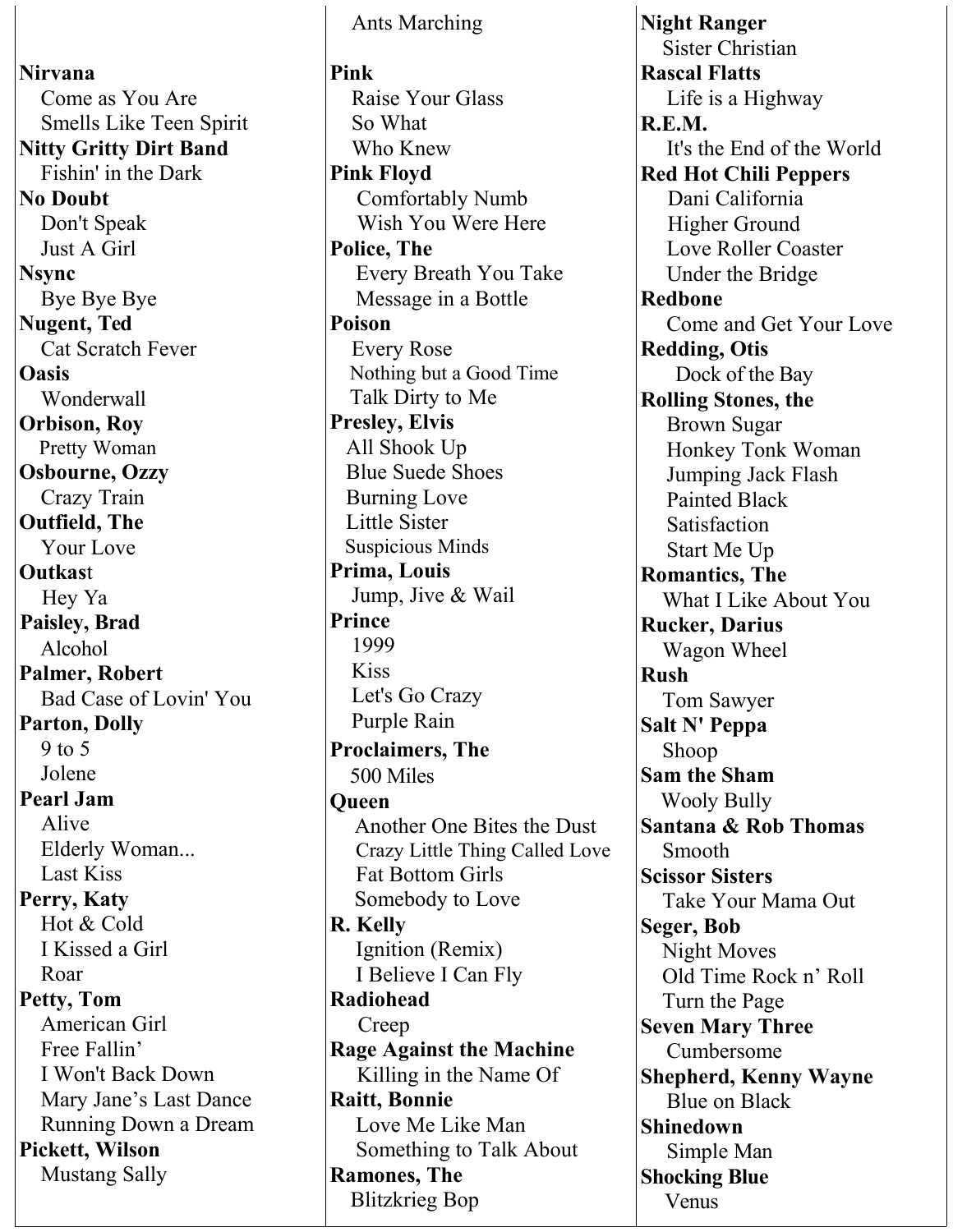|                                              | I Wanna be Sedated                      | Simon, Carly                               |
|----------------------------------------------|-----------------------------------------|--------------------------------------------|
|                                              |                                         | You're so Vain                             |
| <b>Simon and Garfunkel</b>                   | <b>Thicke, Robin</b>                    | <b>Valens, Ritchie</b>                     |
| Mrs. Robinson                                | <b>Blurred Lines</b>                    | La Bamba                                   |
| <b>Simple Minds</b>                          | <b>Thin Lizzy</b>                       | Van Halen                                  |
| Don't You Forget About Me                    | The Boys are Back in Town               | Ain't Talkin' Bout Love                    |
| <b>Sinatra, Nancy</b>                        | Tiffany,                                | Jump                                       |
| <b>These Boots</b>                           | I Think We're Alone Now                 | Panama                                     |
| <b>Sir Mix-A-Lot</b>                         | <b>Timberlake, Justin</b>               | <b>Vanilla Ice</b>                         |
| <b>Baby Got Back</b>                         | Can't Stop the Feeling                  | Ice Ice Baby                               |
| <b>Sister Hazel</b>                          | TLC                                     | Vaughan, Stevie Ray                        |
| All For You                                  | No Scrubs                               | House is a Rockin'                         |
| <b>Sixpence None the Richer</b>              | Waterfalls                              | Pride and Joy                              |
| Kiss Me                                      | <b>Toadies, The</b>                     | <b>White Stripes, The</b>                  |
| <b>Smashing Pumpkins</b>                     | Possum Kingdom                          | 7 Nation Army                              |
| Cherub Rock                                  | <b>Tommy Tutone</b>                     | Wham!                                      |
| <b>Smashmouth</b>                            | Jenny/867-5309                          | Careless Whisper                           |
| Allstar                                      | <b>Tones and I</b>                      | Who, The                                   |
| <b>Social Distortion</b>                     | Dance Monkey                            | <b>Behind Blue Eyes</b>                    |
| <b>Ball and Chain</b>                        | <b>Tonic</b>                            | My Generation                              |
| <b>Soul Asylum</b>                           | If You Could Only See                   | <b>Wild Cherry</b>                         |
| Runaway Train                                | <b>Toto</b>                             | Play That Funky Music                      |
| <b>Spears, Britney</b>                       | Africa                                  | Williams, Hank Jr                          |
| Hit Me Baby One More Time                    | Train                                   | <b>Family Tradition</b>                    |
| <b>Rent Soundtrack</b>                       | Drops of Jupiter                        | <b>Wilson, Gretchen</b>                    |
| Out Tonight                                  | Hey Soul Sister                         | All Jacked Up                              |
| <b>Righteous Brothers, The</b>               | Meet Virginia<br><b>Trainor, Meghan</b> | Here for the Party<br><b>Redneck Woman</b> |
| <b>Unchained Melody</b>                      | All About that Bass                     | <b>Wilson Philips</b>                      |
| Lost That Loving Feeling                     | <b>Trashman, The</b>                    | Hold On                                    |
| <b>Rihanna</b>                               | Surfin' Bird                            | <b>Winehouse. Amy</b>                      |
| Only Girl in the World                       | <b>Troggs, The</b>                      | Rehab                                      |
| Umbrella                                     | Wild Thing                              | <b>Withers, Bill</b>                       |
| <b>Rogers, Kenny</b>                         | Turner, Ike & Tina                      | Ain't No Sunshine                          |
| The Gambler                                  | Proud Mary                              | Lean on Me                                 |
| <b>Sponge</b>                                | Twain, Shania                           | Use Me                                     |
| Plowed                                       | Man I Feel Like A Woman                 | <b>Velvet Revolver</b>                     |
| <b>Springfield, Dusty</b>                    | <b>Twisted Sister</b>                   | Slither                                    |
| Son of a Preacher Man                        | We're Not Gonna Take It                 | <b>Violent Femmes, The</b>                 |
| Springfield, Rick                            | U <sub>2</sub>                          | Blister in the Sun                         |
| Jessie's Girl                                | <b>Sunday Bloody Sunday</b>             | <b>Walk the Moon</b>                       |
| <b>Springsteen, Bruce</b>                    | Vertigo                                 | <b>Shut Up and Dance</b>                   |
| <b>Glory Days</b>                            | Where Streets Have No Name              | Weezer                                     |
| <b>Stapleton, Chris</b><br>Parachute         | With or Without You                     | <b>Buddy Holly</b>                         |
|                                              | <b>Ugly Kid Joe</b>                     | Hashpipe                                   |
| Tennessee Whiskey<br><b>Temptations, The</b> | (I Hate) Everything About U             | Say it Ain't So                            |
| My Girl                                      | <b>Underwood, Carrie</b>                | Undone                                     |
|                                              |                                         |                                            |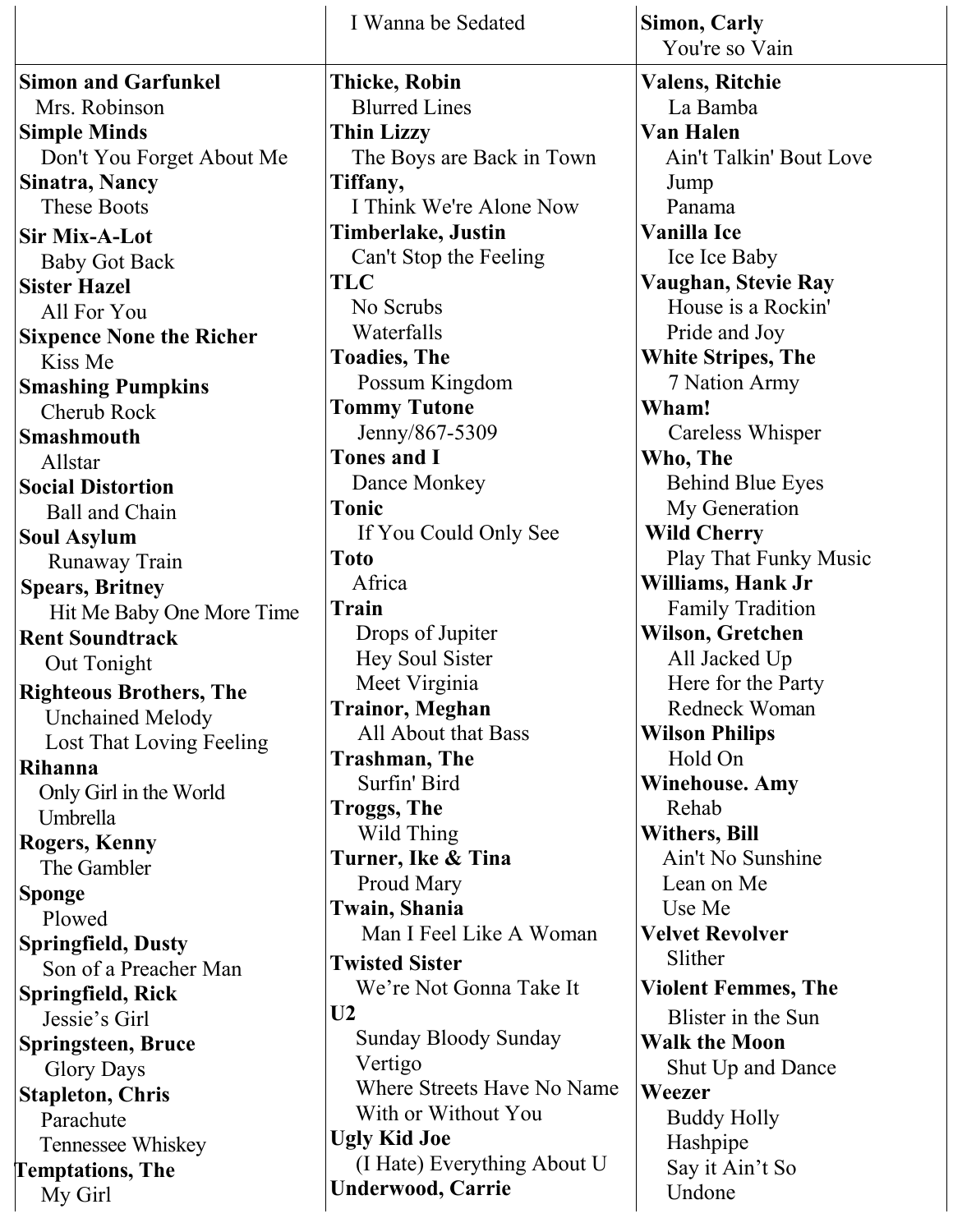| <b>Tenacious D</b><br>F*** Her Gently | <b>Before He Cheats</b><br>Urban, Keith<br>Love Somebody Like You |                           |
|---------------------------------------|-------------------------------------------------------------------|---------------------------|
| <b>Weird Al</b>                       | <b>Withers, Bill</b>                                              | <b>Young, Neil</b>        |
| Yoda                                  | Ain't No Sunshine                                                 | Rockin' in the Free World |
| Eat It                                | Lean on Me                                                        | <b>Zac Brown Band</b>     |
| Like a Surgeon Smells like Nirvana    | Use Me                                                            | Chicken Fried             |
| Ricky, Party in the CIA               | <b>Wonder, Stevie</b>                                             | Toes                      |
| <b>Achy Breaky Song</b>               | <b>Higher Ground</b>                                              | <b>ZZ</b> Top             |
| <b>I Love Rocky Road</b>              | Superstition                                                      | <b>Cheap Sunglasses</b>   |
| Winter, Edgar                         | <b>Wreckers</b> , The                                             | Legs                      |
| Free Ride                             | Leave the Pieces<br>$\mathbf{V}$ . $\mathbf{M}$ $\Omega$          | <b>Sharp Dress Man</b>    |

### $\Omega$   $CD$  $\overline{\phantom{a}}$

| $B-52s$ , The                 | <b>Grease Sounndtrack</b>         | <b>Oueen</b>                    |
|-------------------------------|-----------------------------------|---------------------------------|
| Love Shack                    | <b>Summer Nights</b>              | Bohemian Rhapsody               |
| Big & Rich                    | The One That I Want               | (3 or more people needed)       |
| Save a Horse, Ride a Cowboy   | John, Elton & Keke Dee            | <b>Under Pressure</b>           |
| <b>Black Eyed Peas, The</b>   | Don't Go Breakin' My Heart        | <b>Sister Sledge</b>            |
| I Got A Feelin'               | <b>Kid Rock &amp; Sheryl Crow</b> | We Are Family                   |
| Cash, Johnny & June Carter    | Picture                           | <b>Spice Girls</b>              |
| Jackson                       | <b>Lady Antebellum</b>            | Wannabe                         |
| <b>Evanescence</b>            | Need You Now                      | Sonny & Cher                    |
| Bring MeTo Life               | Lady Gaga & Bradley Cooper        | I Got You Babe                  |
| Gaye, Marvin & Tammi Terrell  | Shallow                           | <b>Tyler, Bonnie</b>            |
| Ain't No Mountain High Enough | <b>Medley &amp; Warnes</b>        | Total Eclipse of the Heart      |
|                               | Time of My Life                   | <b>Warren G &amp; Nate Dogg</b> |
|                               |                                   | Regulate                        |

Live Band Karaoke – Milwaukee is available for your next event...

Corporate events Private parties Birthday parties Special events

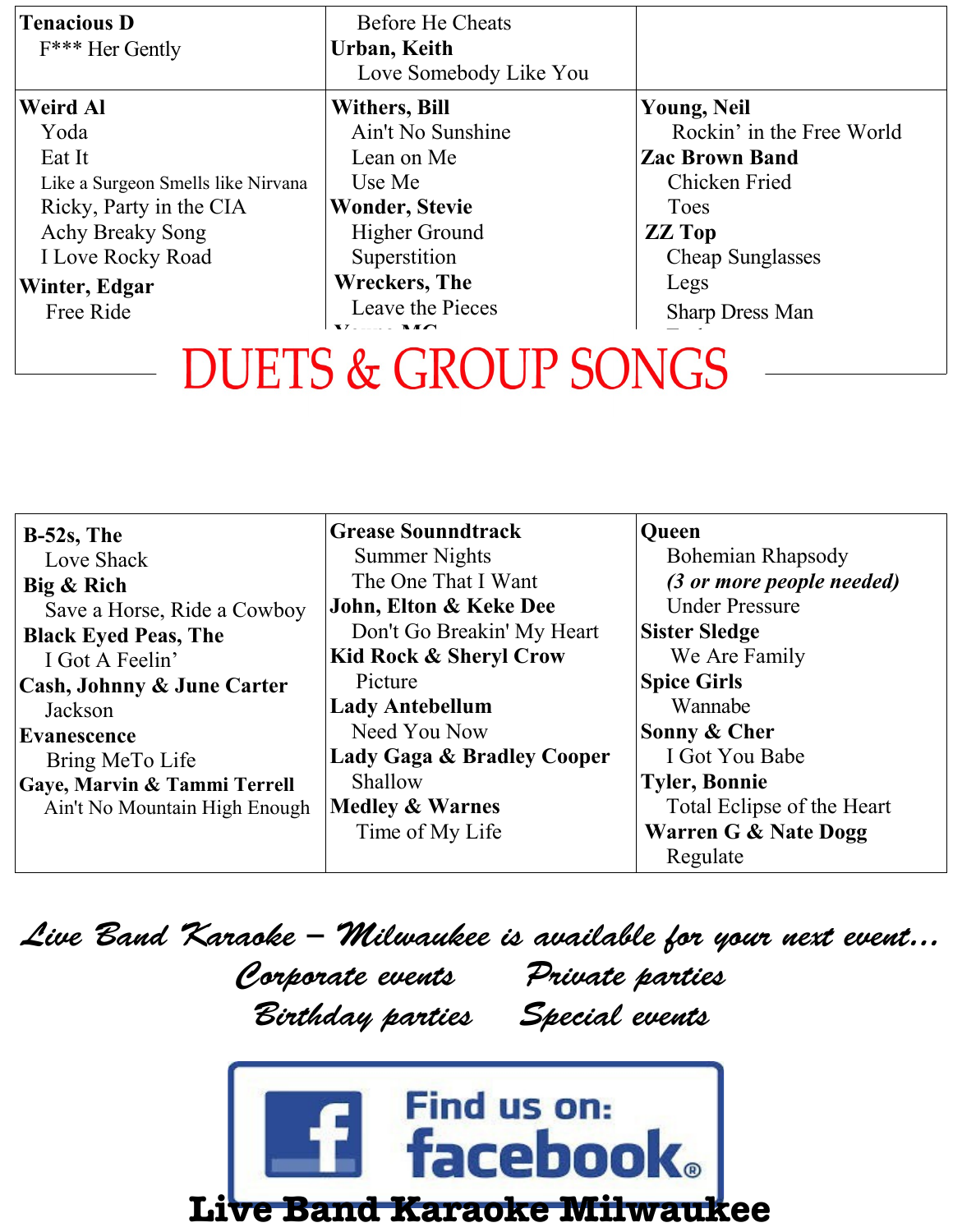# D KA

## **READ BEFORE SIGNING UP**

- **Live Band Karaoke is NOT like regular karaoke, be prepared for a unique experience.**
- **Lyrics are provided, but there will not be a "bouncing ball" or moving lyrics. Please try and sign up for songs you are familiar with.**
- **Do not sign up someone else unless for a duet. Solo singers must sign themselves up.**
- **LBK musicians and host hold the right to end a song at anytime if they feel the performance to be disrespectful, offensive or at risk of damage to band equipment. LBK encourages a performance of high energy, but please maintain control and respect for band members and audience.**
- **LBK host strives for a fair rotation, especially for singers waiting the longest, but also allowing for new singers to get in their first song without waiting through repeat sign ups.**



#### **No Drinks On Stage** *DO NOT* **Scream Into the Mics**

![](_page_7_Picture_9.jpeg)

 **THEY ARE VERY SENSITIVE**